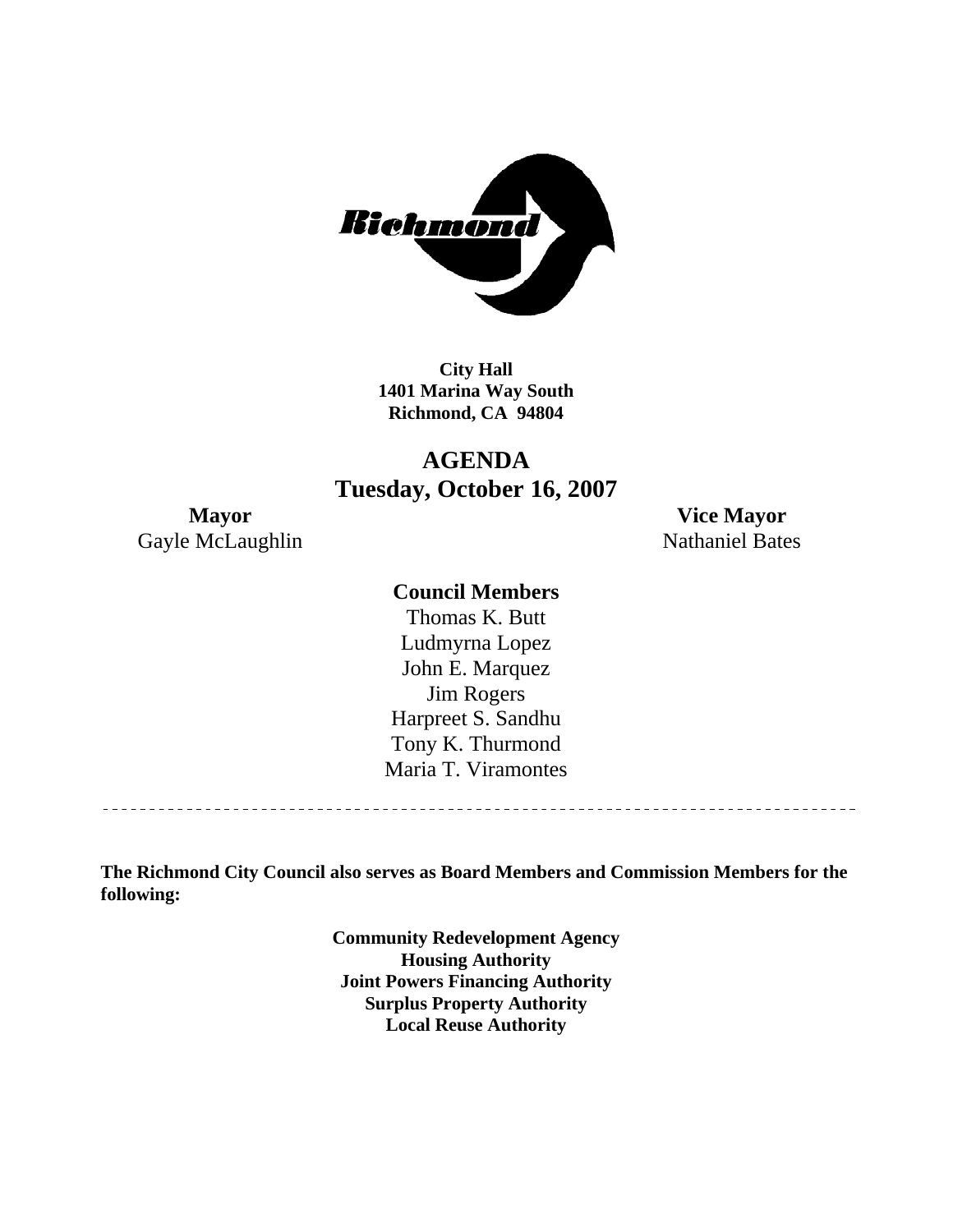# **MEETING PROCEDURES**

The City of Richmond encourages community participation at its City Council meetings and has established procedures that are intended to accommodate public input in a timely and time-sensitive way. As a courtesy to all members of the public who wish to participate in City Council meetings, please observe the following procedures:

**PUBLIC COMMENT ON AGENDA ITEMS:** Anyone who desires to address the City Council on items appearing on the agenda must complete and file a pink speaker's card with the City Clerk **prior** to the City Council's consideration of the item. Once the City Clerk has announced the item and discussion has commenced, no person shall be permitted to speak on the item other than those persons who have submitted their names to the City Clerk. Your name will be called when the item is announced for discussion. **Each speaker will be allowed TWO (2) MINUTES to address the City Council on NON-PUBLIC HEARING items listed on the agenda.** 

**OPEN FORUM FOR PUBLIC COMMENT:** Individuals who would like to address the City Council on matters not listed on the agenda or on **Presentations, Proclamations and Commendations, Report from the City Attorney, or Reports of Officers** may do so under Open Forum. All speakers must complete and file a pink speaker's card with the City Clerk **prior** to the commencement of Open Forum. **The amount of time allotted to individual speakers shall be determined based on the number of persons requesting to speak during this item. The time allocation for each speaker will be as follows: 15 or fewer speakers, a maximum of 2 minutes; 16 to 24 speakers, a maximum of 1 and one-half minutes; and 25 or more speakers, a maximum of 1 minute.** 

#### **SPEAKERS ARE REQUESTED TO OCCUPY THE RESERVED SEATS IN THE FRONT ROW BEHIND THE SPEAKER'S PODIUM AS THEIR NAME IS ANNOUNCED BY THE CITY CLERK.**

**CONSENT CALENDAR:** Consent Calendar items are considered routine and will be enacted, approved or adopted by one motion unless a request for removal for discussion or explanation is received from the audience or the City Council. A member of the audience requesting to remove an item from the Consent Calendar must complete and file a speaker's card with the City Clerk **prior to the City Council's consideration of Item C, Agenda Review.** An item removed from the Consent Calendar may be placed anywhere on the agenda following the City Council's agenda review.

*The City Council's adopted Rules of Procedure recognize that debate on policy is healthy; debate on personalities is not. The Chairperson has the right and obligation to cut off discussion that is too personal, too loud, or too crude.* 

**\*\*\*\*\*\*\*\*\*\*\*\*\*\*\*\*\*\*\*\*\*\*\*\*\*\*\*\*\*\*\*\*\*\*\*\*\*\*\*\*\*\*\*\*\*\*\*\*\*\*\*\*\*\*\*\*\*\***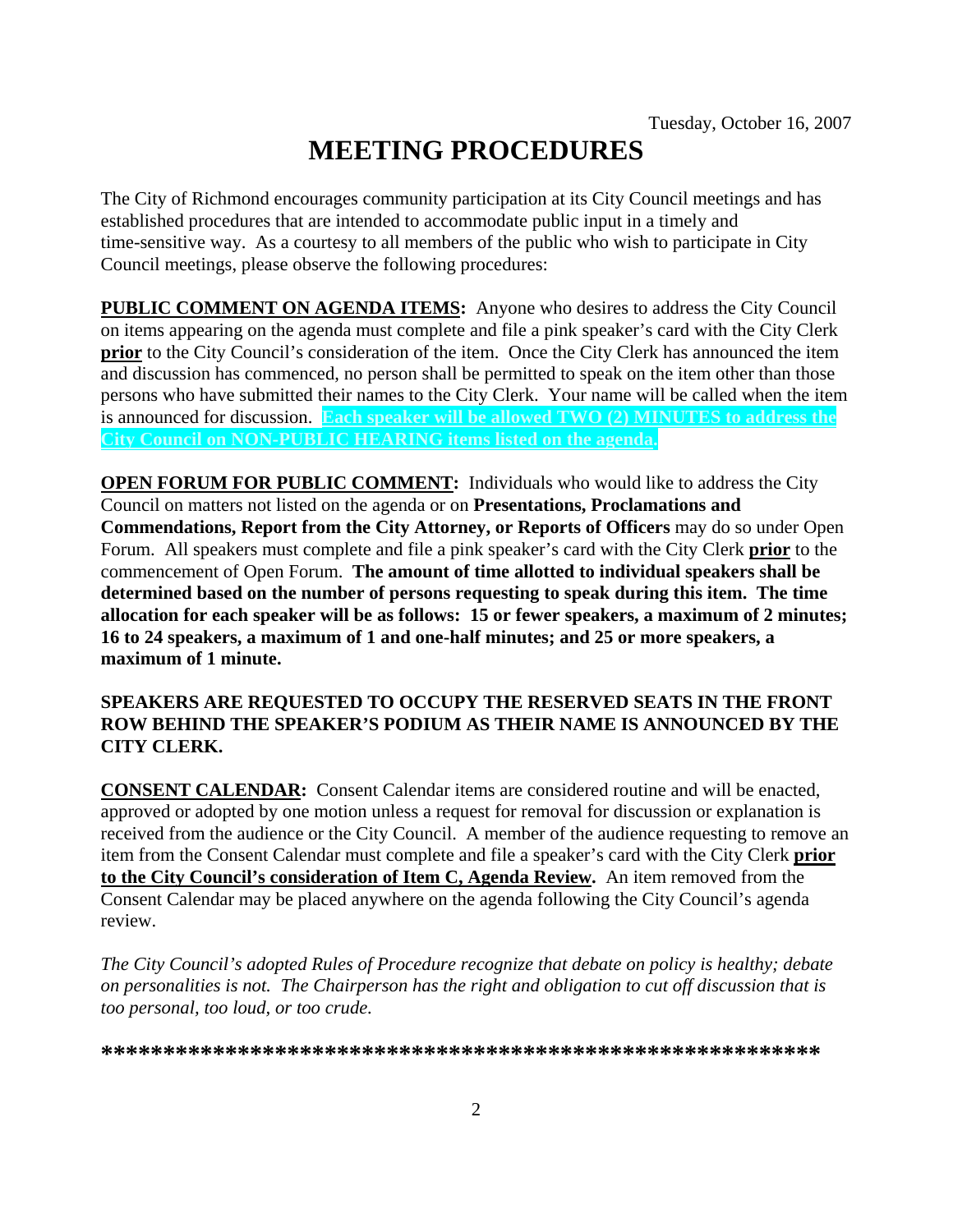# **Evening Open Session**

5:00 p.m.

### **A. ROLL CALL**

#### **B. PUBLIC COMMENT**

#### **C. ADJOURN TO CLOSED SESSION**

# **Closed Session**

Shimada Room of City Hall

#### **A. CITY COUNCIL**

#### **A-1.** LIABILITY CLAIMS

Mark Hildebrand vs. City of Richmond

Frank Davis vs. City of Richmond

Kim Krumm vs. City of Richmond

Keith Griffin vs. City of Richmond

 **A-2.** CONFERENCE WITH LEGAL COUNSEL - ANTICIPATED LITIGATION Significant exposure to litigation pursuant to Subdivision (b) of Government Code Section 54956.9:

One Case

 **A-3.** CONFERENCE WITH LABOR NEGOTIATORS (Government Code Section 54957.6):

Agency Designated Representative(s): Leslie Knight, City of Richmond Unrepresented Employee(s): Richmond Police Officers Association (RPOA)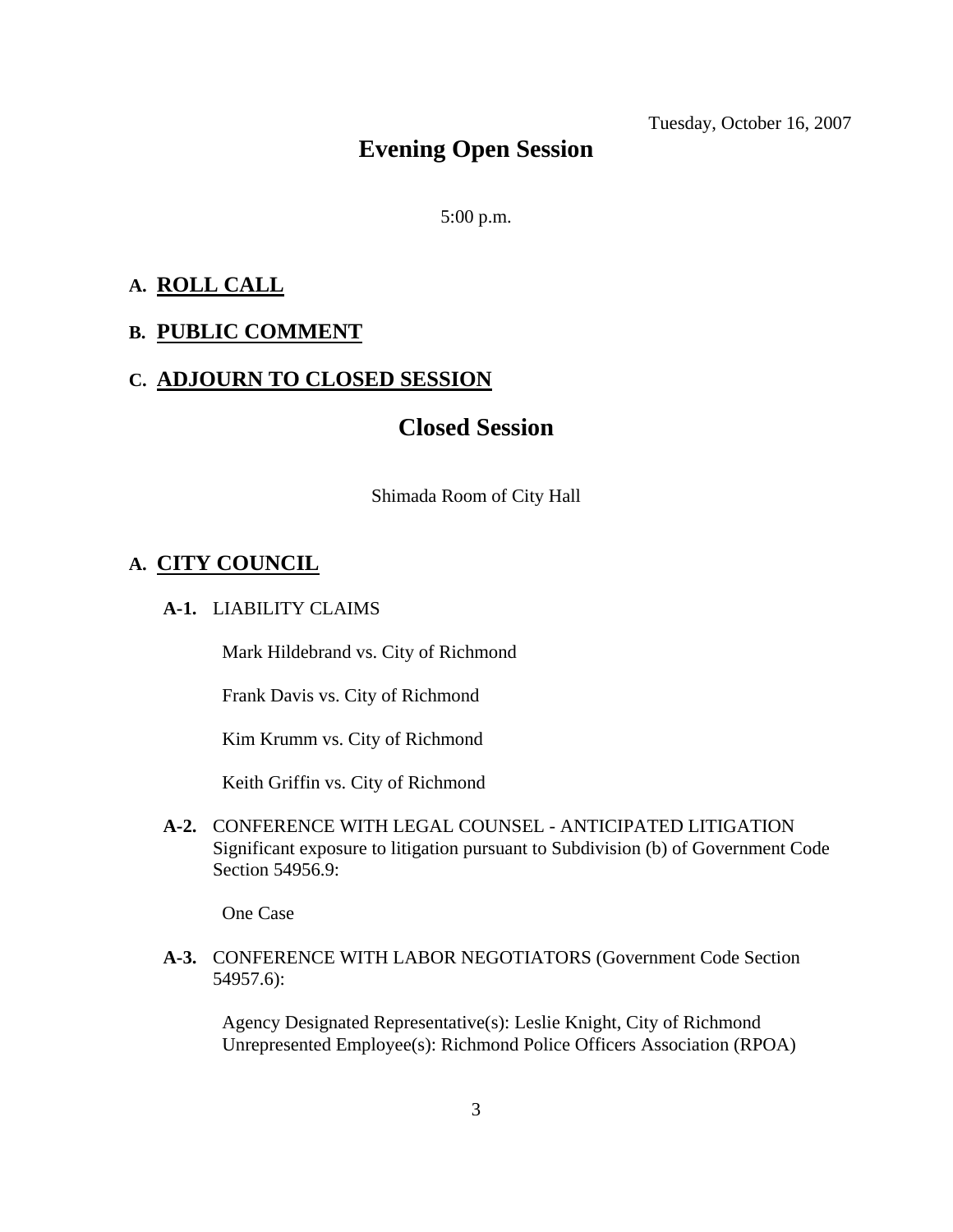Tuesday, October 16, 2007  **A-4.** PUBLIC EMPLOYEE PERFORMANCE EVALUATION (Government Code Section 54957.6)

City Clerk

 **A-5.** PUBLIC EMPLOYEE APPOINTMENT (Government Code Section 54957.6)

City Attorney

**\*\*\*\*\*\*\*\*\*\*\*\*\*\*\*\*\*\*\*\*\*\*\*\*\*\*\*\*\*\*\*\*\*\*\*\*\*\*\*\*\*\*\*\*\*\*\*\*\*\*\*\*\*\*\*\*\*\*\*\*** 

# **Special Joint Meeting of the Richmond Community Redevelopment Agency/City Council**

6:40 p.m.

#### **PLEDGE TO THE FLAG**

#### **A. ROLL CALL**

# **B. STATEMENT OF CONFLICT OF INTEREST**

#### **C. CONSENT CALENDAR**

 **C-1.** ADOPT - (1) A RESOLUTION OF THE CITY RICHMOND AND (2) A RESOLUTION OF THE RICHMOND REDEVELOPMENT AGENCY authorizing the execution of an Operation and Maintenance Agreement by and between the State Department of Toxix Substances Control (DTSC), the Richmond Community Redevelopment Agency, and the City of Richmond regarding the maintenance and preservation of certain deed-restricted public areas of Marina Bay - Richmond Community Redevelopment Agency (Steve Duran 307-8140)

# **D. ADJOURNMENT**

**\*\*\*\*\*\*\*\*\*\*\*\*\*\*\*\*\*\*\*\*\*\*\*\*\*\*\*\*\*\*\*\*\*\*\*\*\*\*\*\*\*\*\*\*\*\*\*\*\*\*\*\*\*\*\*\*\*\*** 

#### 4 **CITY COUNCIL**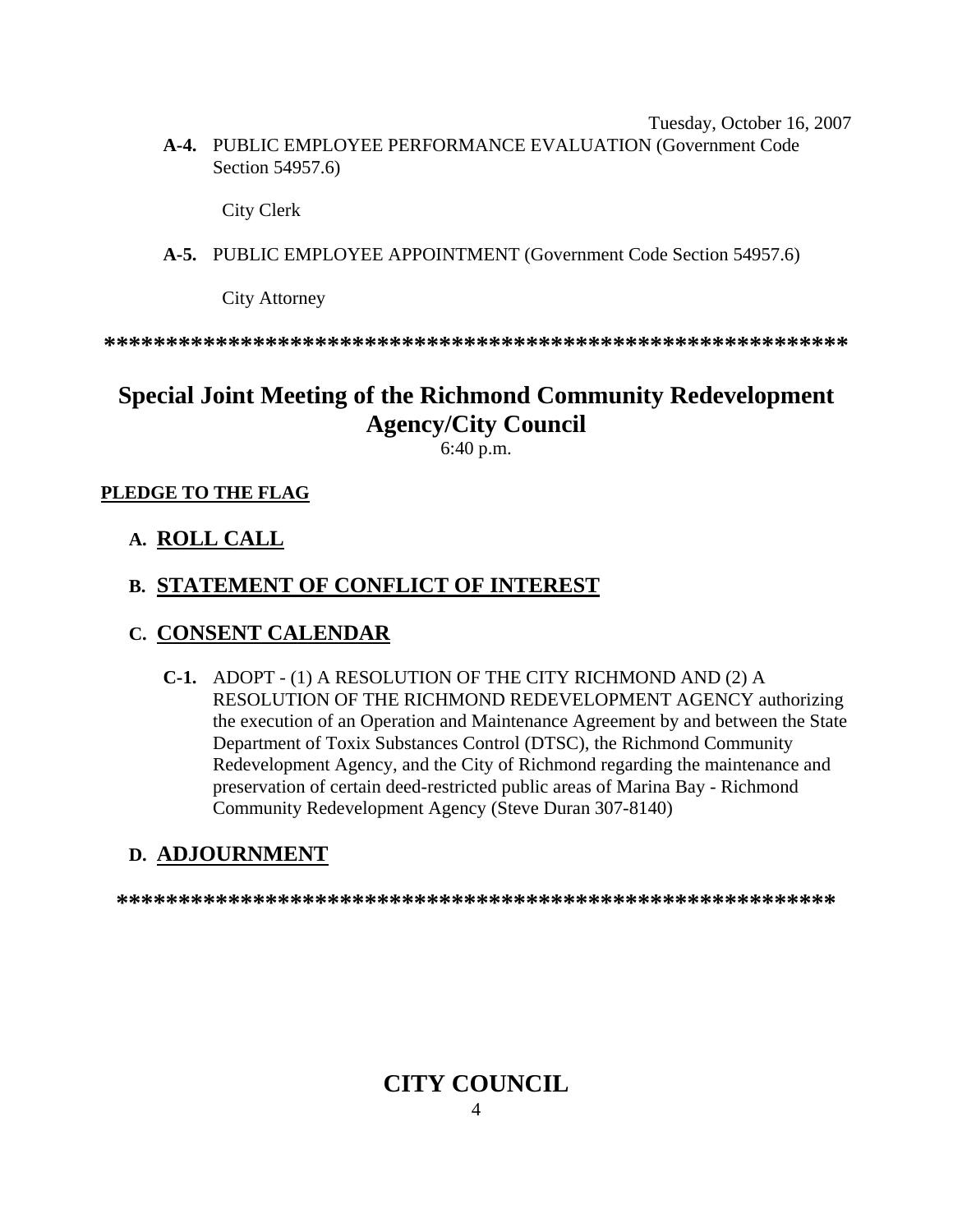7:00 p.m.

# **A. ROLL CALL**

# **B. STATEMENT OF CONFLICT OF INTEREST**

# **C. AGENDA REVIEW**

# **D. REPORT FROM THE CITY ATTORNEY OF FINAL DECISIONS MADE AND NON-CONFIDENTIAL DISCUSSIONS HELD DURING CLOSED SESSION**

# **E. OPEN FORUM FOR PUBLIC COMMENT**

# **F. PRESENTATIONS, PROCLAMATIONS, AND COMMENDATIONS**

- **F-1.** Proclamation Honoring African-American Heroes of Harper's Ferry, October 16th, 1859 - Mayor McLaughlin (620-6503).
- **F-2.** Proclamation on Domestic Violence Awareness Month Mayor McLaughiln (620- 6503).

# **G. CONSENT CALENDAR**

- **G-1.** ADOPT A RESOLUTION to adjust appropriations to the 2007-2008 Employment and Training budget for service reimbursement of up to \$129,600 for former foster care youth, age 18-24, from the Contra Costa Office of Children & Family Services - Employment & Training (Sal Vaca 307-8006).
- **G-2.** APPROVE a Memorandum of Understanding (MOU) Between Urban ReLeaf and the City of Richmond to establish a partnership to plant up to 600 trees per year within City-owned landscapes and rights of way - Public Works (Yader Bermudez 231-3010).
- **G-3.** APPROVE the purchase of three ZAP Xebra PK electric trucks at a cost of \$16,500 from budgeted FY 2007/08 Equipment Replacement Funds - Public Works (Yadar Bermudez 231-3009).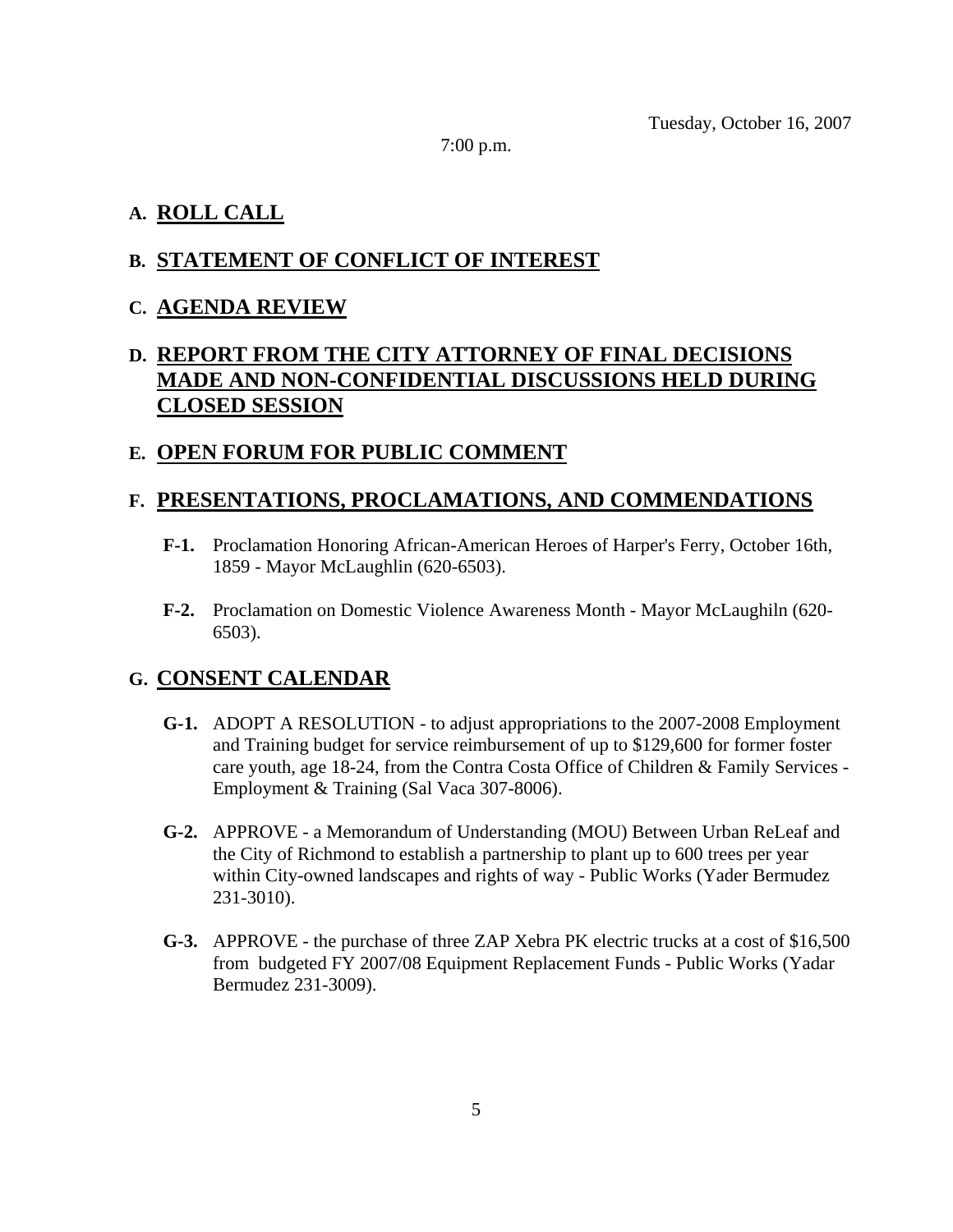- **G-4.** APPROVE a contract between Barg Coffin Lewis & Trapp, LLC, and the City of the Richmond in the amount of \$25,000 for the provision of legal services to defend the City in the lawsuit entitled "Coalition of Concerned Citizens of Point Richmond vs. City of Richmond" - City Attorney's Office (Louise Renne 620-6509).
- **G-5.** ADOPT A RESOLUTION approving the acceptance of a \$95,000 Project Safe Neighborhood Grant from the Governor's Office of Emergency Services and appropriating the grant funds for equipment costs and other operating expenses necessary for the City's drive to reduce gang-related violence in the City - Police Department (Chief Chris Magnus 620-6655).
- **G-6.** ADOPT A RESOLUTION approving the acceptance of a \$199,652 Supplemental Law Enforcement Services Fund (SLESF) Grant from the State of California and the appropriation of the grant for Police sworn overtime costs under Fund 2330 and Cost Center 11191 - Police Department (Chief Chris Magnus 620-6655).
- **G-7.** ADOPT AN ORDINANCE (second reading) setting the tax rate for the Tax Override Pension Fund for Fiscal Year 2007-2008 at 0.14%, which is unchanged from the prior year - Finance Department (James Goins 620-6946).
- **G-8.** AWARD a contract with Bouchard McElroy Communications Group Inc. in an amount not to exceed \$25,000 to conduct necessary actions to explore the need for and placement of ballot measures before the voters - Finance Department (James Goins 620-6946).
- **G-9.** ADOPT AN ORDINANCE (second reading) adding Chapter 2.35 to the Richmond Municipal Code to establish a fee in the amount of 5% of a State video franchise holder's gross revenues, a fee in the amount of 1% of video service provider gross revenues to support public, educational and governmental (PEG) access programming, and a schedule of penalties for breach of customer service standards. This item was reviewed by the Finance Committee at its meeting of September 11, 2007 - Information Technology (Sue Hartman/Cecily McMahan 620-6759).
- **G-10.** APPROVE an amendment to the existing contract between the City of Richmond and the Government Finance Officers Association (GFOA) for CCTV project implementation advisory services, expanding the scope of work to include project management services and increasing the cost by \$80,000 to an amount not to exceed \$89,999 -- City Manager/Information Technology (Sue Hartman 620-6874).
- **G-11.** APPROVE minutes of the Evening Open Session held on October 2, 2007 City Clerk's Office (Diane Holmes 620-6514).

#### **H. PUBLIC HEARINGS**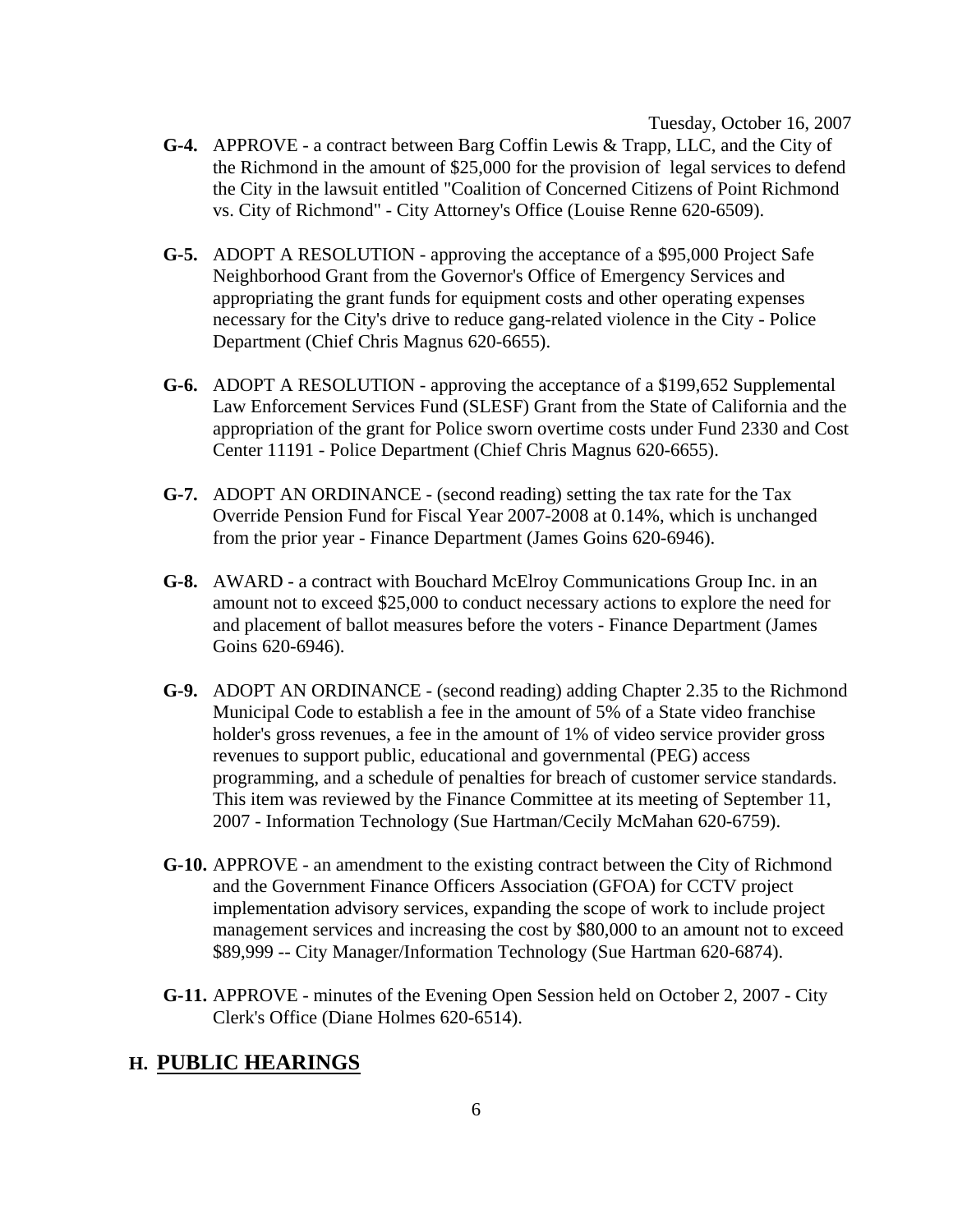- **H-1.** Approve the Master Fee Schedule in accordance with Chapters 2.34.040 and 13.45.020 of the Richmond Municipal Code, with the exception of the Comprehensive Planning Fee and the Road Hauling Impact Fee which are being reviewed - Finance Department (James Goins 620-6946).
- **H-2.** A public hearing to adopt Resolution of Vacation No. 898 Ordering the Vacation of A Portion of 42nd Street, 44th Street, Macdonald Avenue, and Bissell Avenue - Planning Department (Richard Mitchell/Lina Velasco 620-6841).
- **H-3.** A public hearing on an appeal from the Planning Commission's approval of a Tentative Parcel Map, Mitigated Negative Declaration and Mitigation Monitoring Program for three standard-size lots on property located at 125 to 127 Western Drive (APN: 558-020-007) - Planning Department (Richard Mitchell/Janet Harbin 620- 6708).

# **I. AGREEMENTS**

# **J. RESOLUTIONS**

 **J-1.** ADOPT A RESOLUTION - in support of Senate Bill 840 (Kuehl), the California Universal Health Care Act of 2007 - Councilmember Thurmond and Mayor McLaughlin (620-6581/620-6503).

#### **K. ORDINANCES**

# **L. COUNCIL AS A WHOLE**

- **L-1.** Provide direction to staff concerning placing an initiative on the February 2008 ballot to authorize a continuation of the utility users tax as it applies to telecommunication companies - Councilmember Rogers (867-5725)
- **L-2.** Consider approving an amendment to the existing contract between the City of Richmond and the Richmond Improvement Association, increasing the maximum payment amount from \$200,000 to \$300,000 and extending the term to January 31, 2008 - City Manager's Office (Bill Lindsay 620-6512).
- **L-3.** Discuss and set schedule for the City Council meetings for the months of November, December, and January 2008 - Councilmember Thurmond (620-6581).
- **L-4.** Discuss and consider direction to staff on proposed self-storage facilities Councilmember Rogers (867-5725).